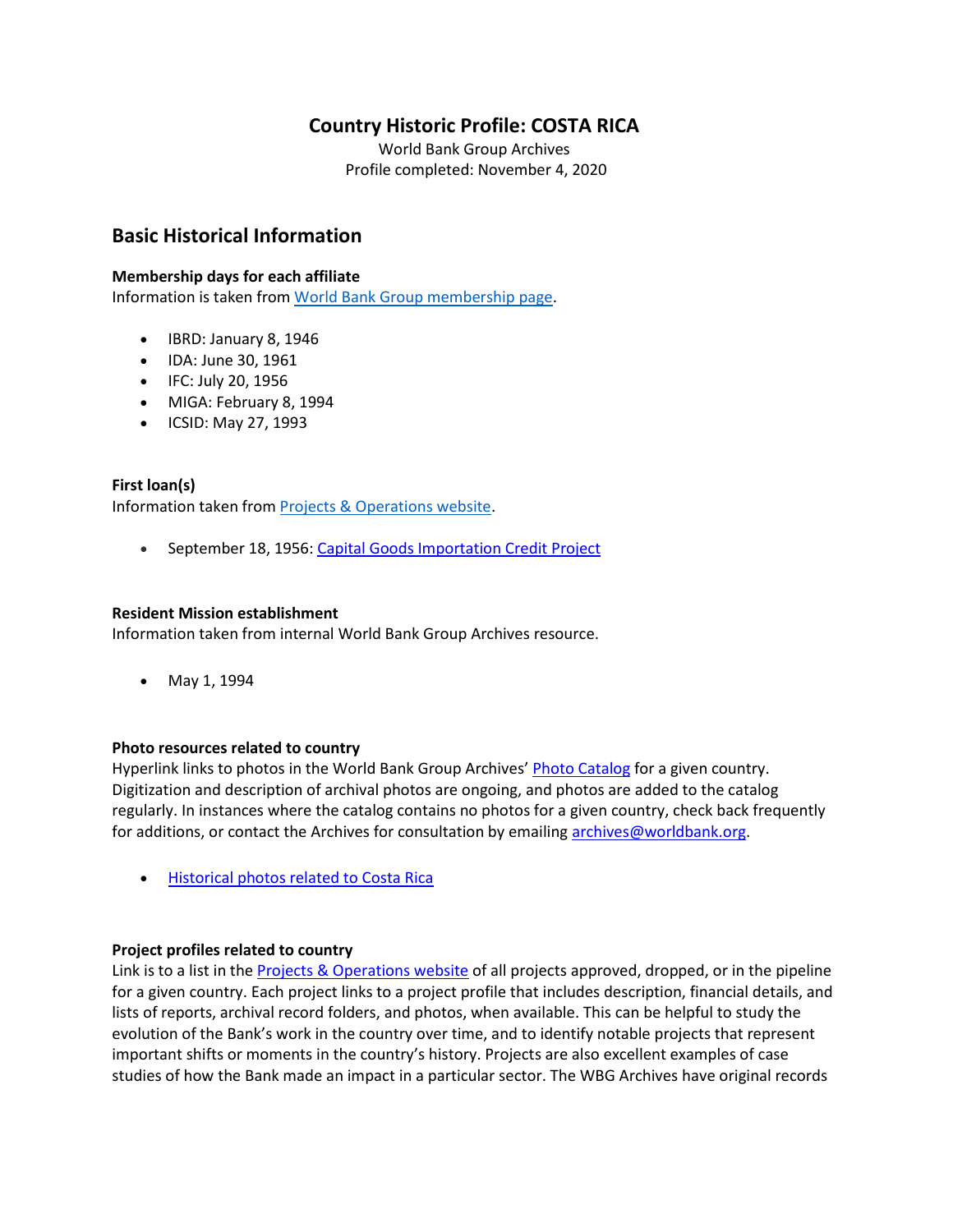and other information related to these projects. Email [archives@worldbank.org](mailto:archives@worldbank.org) for guidance.

• [Costa Rica project profiles in Projects & Operations](https://projects.worldbank.org/en/projects-operations/projects-summary?countrycode_exact=CR)

#### **Description of operational records in Archives Holdings**

Archival records relating to Bank operations are described according to the ISAD(g) standard and are accessible in our [Archives Holdings catalog.](https://archivesholdings.worldbank.org/) Descriptions include lengthy organizational histories of the regional vice presidency responsible for operations in that region and a description of records created and transferred to the Archives by that vice presidency. The descriptions in the catalog can be helpful to understand the organizational context of Bank work, and to understand more about the content of the records in the Archives.

• [Records of the Latin America and Caribbean Regional Vice Presidency](https://archivesholdings.worldbank.org/latin-america-and-caribbean-regional-vice-presidency)

### **Chronology events**

Events have been selected from the Archivists' Chronology, an 800+ page resource compiled by Bank Group archivists over the course of the institution's history. Events chosen include important firsts, milestones and other events that evidence the country's development history and/or its relationship with the World Bank Group. The Archivists' Chronology is accessible on [this page.](https://www.worldbank.org/en/about/archives/history/timeline) This list of events can be helpful to determine if you'd like to dig deeper into any moments in the country's history of engagement with the Bank. The WBG Archives may have original records and other information about these events. Email [archives@worldbank.org](mailto:archives@worldbank.org) for guidance.

### **Bretton Woods Conference; Representatives of Costa Rica Attend**

July 1-22, 1944

**IBRD Articles of Agreement Signed by Costa Rica** January 8, 1946

**Costa Rica Agrees in Principle to the Use of Its 18 percent Paid-In Currency for Bank Lending Operations** June 5, 1950

**First Bank Mission to Costa Rica** October 19, 1951

**IFC Articles of Agreement Signed by Costa Rica** July 20, 1956

**First Funding for Costa Rica** September 18, 1956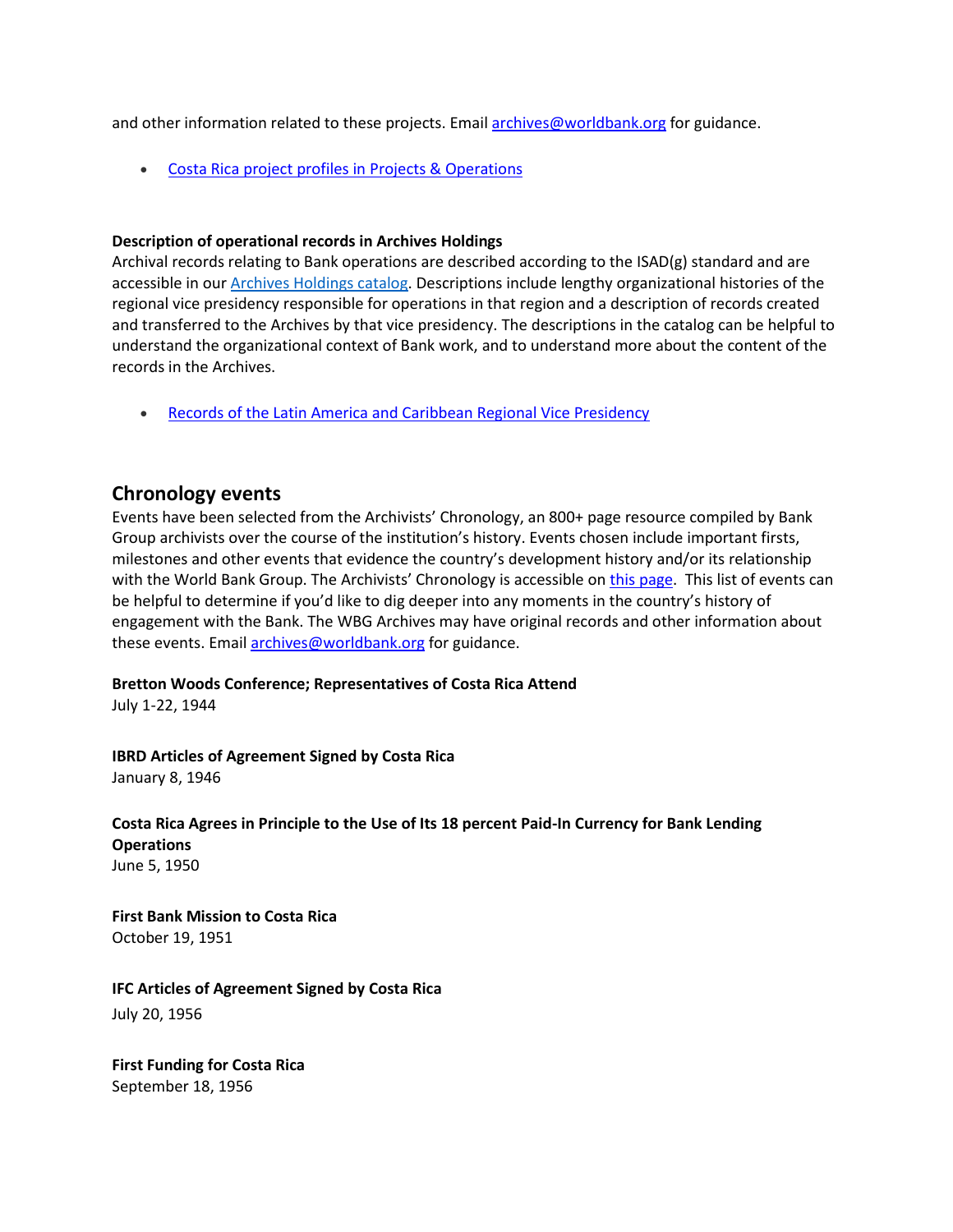# **IDA Articles of Agreement Signed by Costa Rica**

June 30, 1961

**Costa Rica Joins ICSID** May 27, 1993

**MIGA Articles of Agreement Signed by Costa Rica** February 8, 1994

**Costa Rica-World Bank: New Partnership** September 4, 2008

# **World Bank Group Timeline Events**

Events are selected from the [World Bank Group Timeline.](https://timeline.worldbank.org/#event-bretton-woods-conference-begins) The Timeline is an online platform created by the Archives designed to highlight the important events in the Bank Group's history and to illuminate those events through a variety of archival records, photos, video and audio clips, oral history transcripts, reports, and more.

None.

# **Early Country Economic Reports**

Reports have been selected from the **Documents & Reports website**, a database of publicly available World Bank Group authored reports and publications dating to the opening of the Bank in 1946. Country economic reports selected here are, in many cases, some of the earliest economic studies ever published on Bank member countries. Reports discussing the whole economy of a country, rather than individual sectors, are prioritized in this list.

| Report on the projects submitted by Costa Rican Government                  | November 19, 1948  |
|-----------------------------------------------------------------------------|--------------------|
| Report on the economy of Costa Rica                                         | November 19, 1948  |
| The economic position and creditworthiness of Costa Rica                    | January 22, 1952   |
|                                                                             |                    |
| Costa Rica - Current economic position and prospects                        | August 31, 1954    |
| Costa Rica - Recent developments in the economy                             | September 30, 1956 |
| Costa Rica - Current economic position and prospects                        | February 28, 1957  |
| Costa Rica - Recent economic developments                                   | February 28, 1958  |
| Costa Rica - Current economic position and prospects                        | March 31, 1960     |
| Costa Rica - Current economic position and prospects                        | August 31, 1961    |
| Costa Rica - Current economic position and prospects                        | May 31, 1963       |
| Costa Rica - Current economic position and prospects                        | February 28, 1965  |
| Costa Rica - Financing of public investment programs 1965-1968: Main report | February 15, 1966  |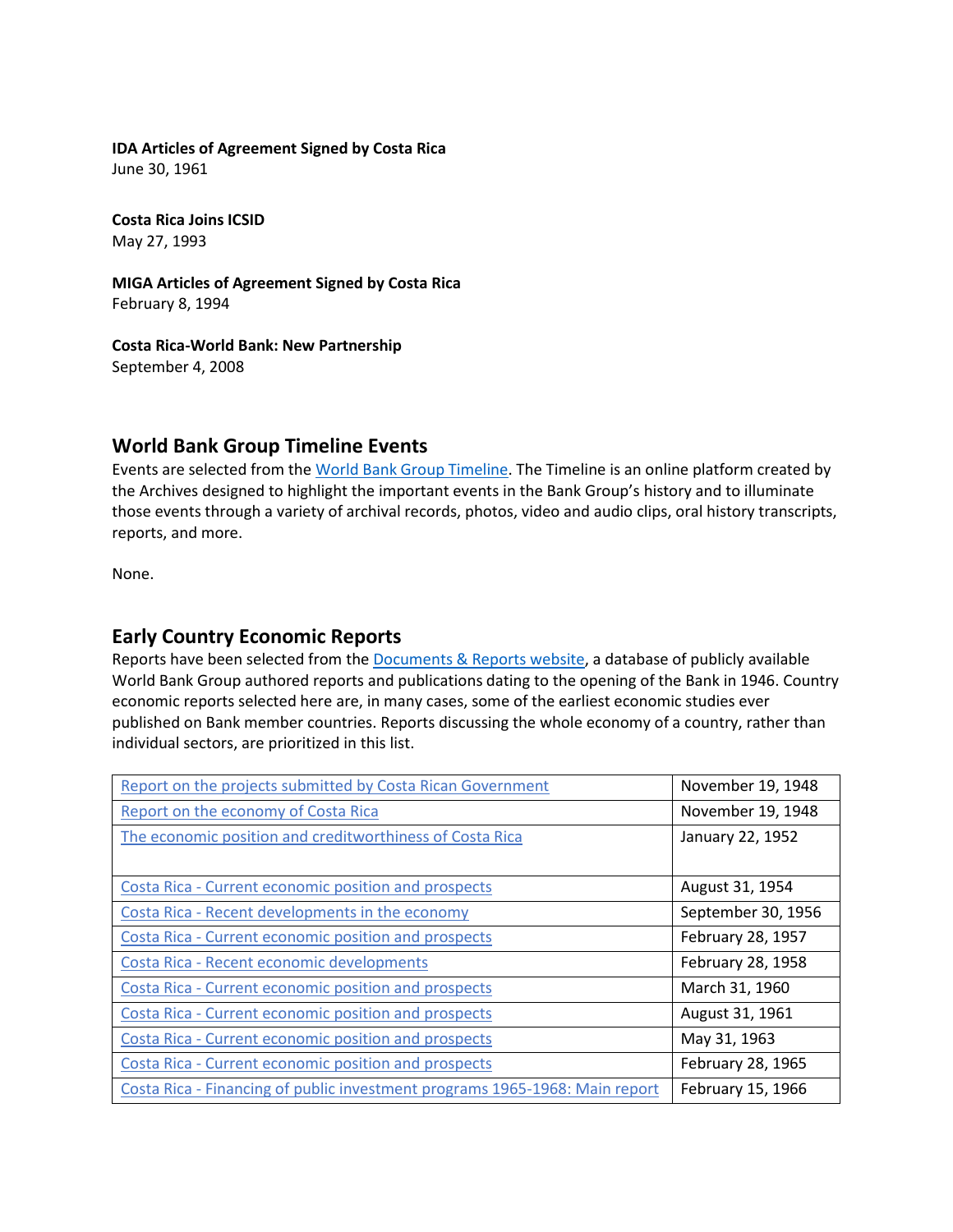| Costa Rica - Financing of public investment programs 1965-1968 (Vol. 2): | February 15, 1966 |
|--------------------------------------------------------------------------|-------------------|
| Annex 3: the educational system of Costa Rica and its finances           |                   |
| Costa Rica - Current economic position and prospects                     | November 30, 1968 |
| Costa Rica - Current economic position and prospects                     | July 31, 1971     |
| Costa Rica - Memorandum on recent economic developments and prospects    | May 31, 1972      |
| Costa Rica - Economic report: Main report                                | March 15, 1974    |
| Costa Rica - Economic report (Vol. 2): Statistical appendix              | March 15, 1974    |
| Costa Rica - Economic memorandum on the current economic situation and   | December 31, 1975 |
| prospects                                                                |                   |
| <b>Costa Rica - Economic position and prospects</b>                      | November 30, 1977 |
| Costa Rica - Trade incentives and export diversification                 | November 30, 1980 |
| Costa Rica - Current economic position and prospects                     | November 30, 1980 |
| Poverty in Latin America: the impact of depression                       | August 6, 1986    |
| Costa Rica - Country economic memorandum                                 | December 6, 1988  |

# **Country Assistance Strategies**

List is based on a similar list compiled by World Bank's Secretary's staff. Introduced in 1990 and replaced by the Country Partnership Framework (CPF) in 2014, the CAS is an overview of each borrowing country's current economic situation and contains a discussion of its development challenges, prospects, and project-planning. CASs were often initially published as part of project documents but later on were published as standalone documents.

| <b>Country Strategies Included within Project Documents</b>              |                  |
|--------------------------------------------------------------------------|------------------|
| Costa Rica - Third Structural Adjustment Loan Project                    | March 10, 1993   |
| <b>Stand-Alone Country strategies</b>                                    |                  |
| Costa Rica - Country partnership strategy                                | April 20, 2004   |
| Costa Rica - Country partnership strategy progress report                | October 26, 2006 |
| Costa Rica - Country Partnership strategy                                | July 25, 2008    |
| Costa Rica - Country partnership strategy for the period FY2012 -        |                  |
| <b>FY2015</b>                                                            | June 10, 2011    |
| Costa Rica - Country partnership strategy progress report for the period |                  |
| FY2012-FY2015                                                            | January 31, 2014 |
| Costa Rica - Country partnership framework for the period FY2016-20      | April 23, 2015   |
| Costa Rica - Performance and Learning Review for the Period FY16-20      | December 6, 2019 |

# **Staff Newsletters**

Resources have been selected from the World Bank Group's [Documents & Reports website.](https://documents.worldbank.org/) The World Bank has produced a staff newsletter since 1947. The publication has changed its name twice: from International Bank Notes to Bank Notes in 1971 and then to Bank's World in 1982. The newsletter moved online in 2000 and physical publication ceased. In addition to offering news relating to Bank operations and country development, the newsletters were intended to foster a sense of community among staff by highlighting social events, marriages and births, arrival of new staff, recreational events,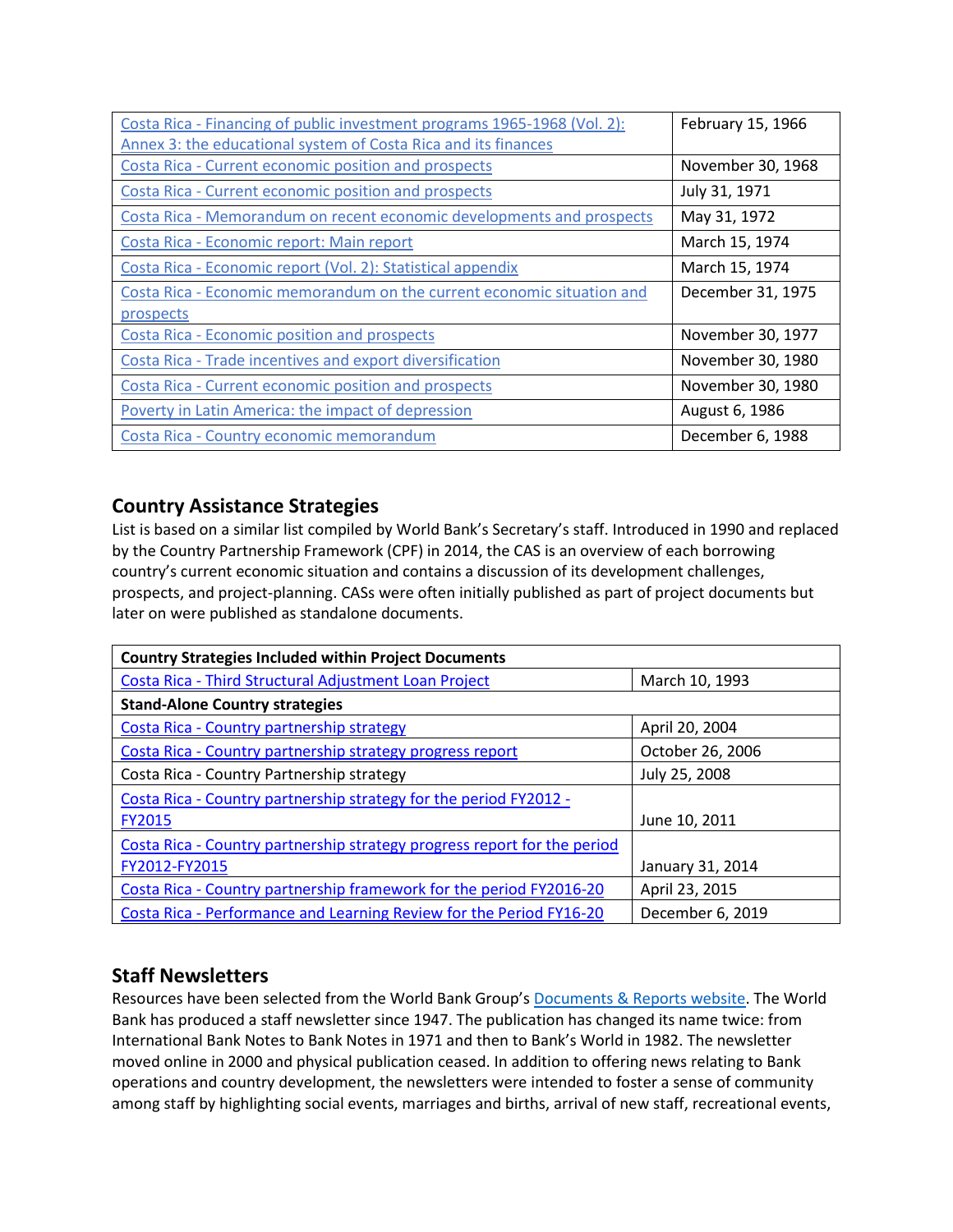favorite cooking recipes submitted by staff, and features on different aspects of staff's home country and culture.

| Bank's World -- Vol. 14, Iss. 11 | November 1, 1995 | "Lessons from New Zealand - What do Costa<br>Rica and New Zealand have in common? More<br>than you might think" |
|----------------------------------|------------------|-----------------------------------------------------------------------------------------------------------------|
| Bank's World -- Vol. 4, Iss. 5   | May 1, 2000      | "Trash into Art in Costa Rica - Kids check out<br>work on display at Bank HQ"                                   |

## **Oral histories**

Oral histories are selected from the World Bank Group Archives' [Oral History website.](https://oralhistory.worldbank.org/) The site contains transcripts of oral history interviews with departed staff and, in lesser number, Executive Directors and other individuals affiliated with or impacted by the World Bank Group. Interviews were conducted as part of an ongoing effort by the Archives to collect the personal stories and reflections of Bank Group staff. A portion of the interviews were conducted as research for publications. Each transcript provides a valuable first-person account of Bank activities and decision-making from the very beginning of its operations.

| __<br>---<br>w<br>טווטוי<br>ла |
|--------------------------------|
|--------------------------------|

### **Online exhibits**

Online exhibits are authored by World Bank Group staff and are accessible on both the Archives' [external site](https://www.worldbank.org/en/about/archives/history/exhibits) and as a [series of older exhibits](https://documents.worldbank.org/en/publication/documents-reports/documentlist?colti=World%20Bank%20Group%20Archives%20exhibit%20series) in the Documents & Reports website. Exhibits focus on notable personalities and accomplishments in the Bank Group's history.

None.

## **Executive Directors**

The list is based on the World Bank Group [Board of Directors website.](https://worldbankgroup.sharepoint.com/sites/wbsites/ExecutiveBoard/Pages/pc/About-the-Boards-05222019-155532/List-of-Executi-05222019-155839.aspx) The country following the name of each ED indicates their nationality.

| MOLLER, Victor (Chile)                        | May 7, 1946       | October 8, 1948  |
|-----------------------------------------------|-------------------|------------------|
| TORO, Emilio, (Colombia)                      | November 15, 1948 | October 31, 1950 |
| DIEZ, Manuel Jose (Panama)                    | November 1, 1950  | October 31, 1952 |
| MACHADO, Luis (Cuba)                          | November 1, 1952  | October 31, 1956 |
| MACHADO, Luis (Cuba)                          | November 1, 1956  | October 31, 1958 |
| MACHADO, Luis (Cuba)                          | November 1, 1958  | October 31, 1962 |
| MACHADO, Luis (Cuba)                          | November 1, 1962  | October 31, 1970 |
| LAJOUS-Martinez, Adrian (Mexico)              | November 1, 1970  | October 31, 1972 |
| UGUETO, Luis, (Venezuela)                     | November 1, 1972  | June 15, 1974    |
| GUARNIERI, Roberto, (Venezuela)               | June 16, 1974     | October 31, 1974 |
| GAVIDIA Hidalgo, Vicente Amado, (El Salvador) | November 1, 1974  | October 31, 1976 |
| PESQUEIRA, Eduardo (Mexico)                   | November 1, 1976  | October 31, 1978 |
| MAYOBRE, Eduardo (Venezuela)                  | November 1, 1978  | October 31, 1980 |